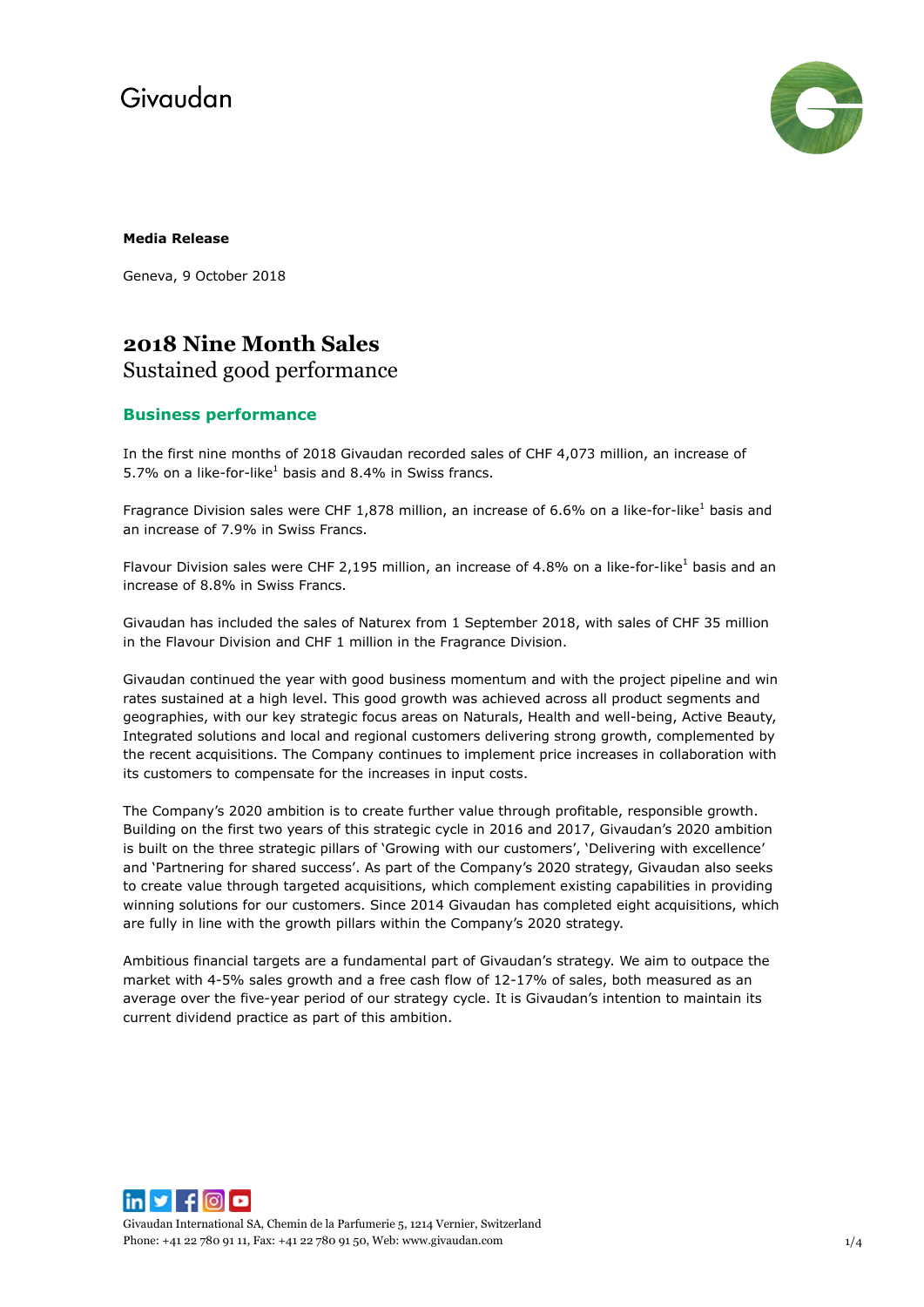# Givaudan



## **Sales performance**

| January to September 2018 | in millions of Swiss francs |                  |                               |                 |               |                  |        |
|---------------------------|-----------------------------|------------------|-------------------------------|-----------------|---------------|------------------|--------|
|                           | 2017<br><b>Sales</b>        | LFL <sup>1</sup> | <b>Acquisition</b><br>impact* | <b>Currency</b> | 2018<br>sales | Change %         |        |
|                           |                             |                  |                               |                 |               | LFL <sup>1</sup> | In CHF |
| Group                     | 3,757                       | 212              | 113                           | -9              | 4,073         | 5.7%             | 8.4%   |
| Fragrance                 | 1,740                       | 115              | 28                            | -5              | 1,878         | 6.6%             | 7.9%   |
| Flavour                   | 2,017                       | 97               | 85                            | -4              | 2,195         | 4.8%             | 8.8%   |

#### **July to September 2018** in millions of Swiss francs

|           | 2017         | LFL <sup>1</sup> | Acquisition | Currency | 2018  | Change %         |        |
|-----------|--------------|------------------|-------------|----------|-------|------------------|--------|
|           | <b>Sales</b> |                  | impact*     |          | sales | LFL <sup>1</sup> | In CHF |
| Group     | 1,274        | 73               | 71          | $-19$    | 1,399 | 5.7%             | 9.8%   |
| Fragrance | 603          | 41               | 21          | $-10$    | 655   | 6.8%             | 8.7%   |
| Flavour   | 671          | 32               | 50          | -9       | 744   | 4.7%             | 10.9%  |

\* Vika acquired September 2017, Centroflora Nutra in May 2018, Expressions Parfumées in June 2018, and Naturex in September 2018

## **Sales evolution by market**

**January to September 2018** in millions of Swiss francs

|                     | 2018<br>sales | 2017<br>sales | Change % |                  |  |
|---------------------|---------------|---------------|----------|------------------|--|
|                     |               |               | in CHF   | LFL <sup>1</sup> |  |
| Mature markets      | 2,343         | 2.143         | 9.5%     | 4.0%             |  |
| High growth markets | 1,730         | 1,614         | 7.0%     | 7.8%             |  |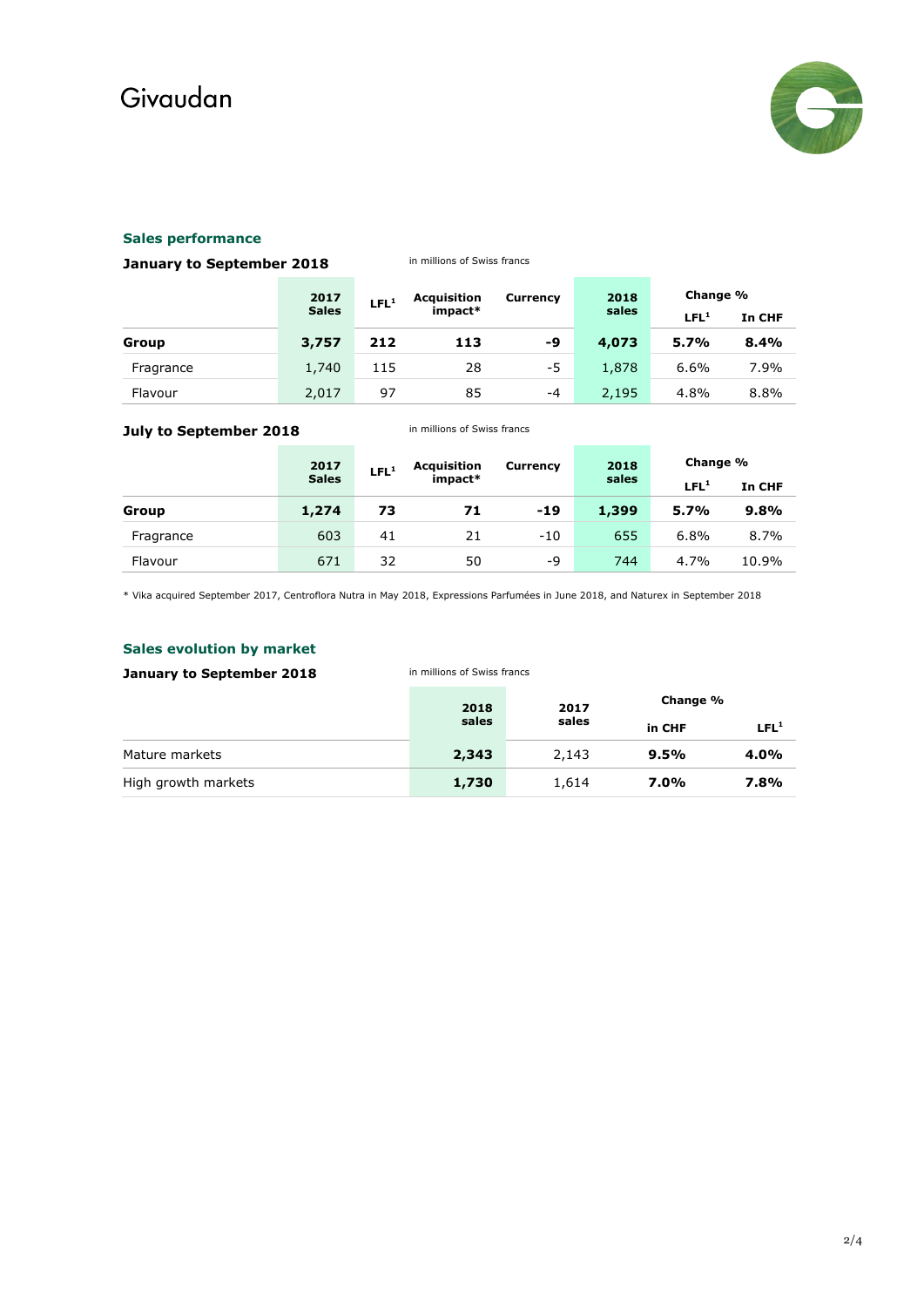

# **Fragrance Division**

Fragrance Division sales were CHF 1,878 million for the first nine months of 2018, an increase of 6.6% on a like-for-like<sup>1</sup> basis and an increase of 7.9% in Swiss francs over 2017. Expressions Parfumées, acquired in June 2018 contributed CHF 27 million of sales and Naturex, acquired in September 2018, contributed CHF 1 million.

Total sales of Fragrance compounds (Fine Fragrances and Consumer Products combined) increased by 6.6% on a like-for-like<sup>1</sup> basis. In Swiss francs, sales of compounds increased by 7.8% to CHF 1,633 million from CHF 1,515 million in 2017.

#### **Fine Fragrances**

Fine Fragrances sales increased by 11.9% on a like-for-like<sup>1</sup> basis as a result of strong growth in all regions. These results were driven by sustained high levels of new business wins and volume growth on established business at key customers.

#### **Consumer Products**

Consumer Products sales increased 5.2% on a like-for-like<sup>1</sup> basis with balanced growth across all customer groups and geographies.

On a regional basis, in Latin America all product segments contributed to the growth, with local and regional customers in the region recording double-digit growth. Asia delivered solid growth driven by all customer groups, product segments and across all sub-regions, with South Asia growing at double-digit levels. In Europe, Africa and Middle East, the solid sales increase was driven by all customer groups with local and regional customers recording double-digit growth. All sub-regions contributed to the strong performance with Africa and the Middle East growing double-digit. Sales in North America decreased, largely due to a sales decline with international customers in the fabric care segment, whilst local and regional customers performed well and recorded good growth.

On a product segment basis, all segments contributed to the sales growth led by Home Care, Fabric Care, Oral Care and Personal Care.

### **Fragrance Ingredients and Active Beauty**

Sales of Fragrance Ingredients and Active Beauty increased by 6.9% on a like-for-like<sup>1</sup> basis. Active Beauty sales continued to grow double-digit driven mainly by the strong performance of local and regional customers. Fragrance Ingredients experienced good growth in the first nine months compared to 2017.